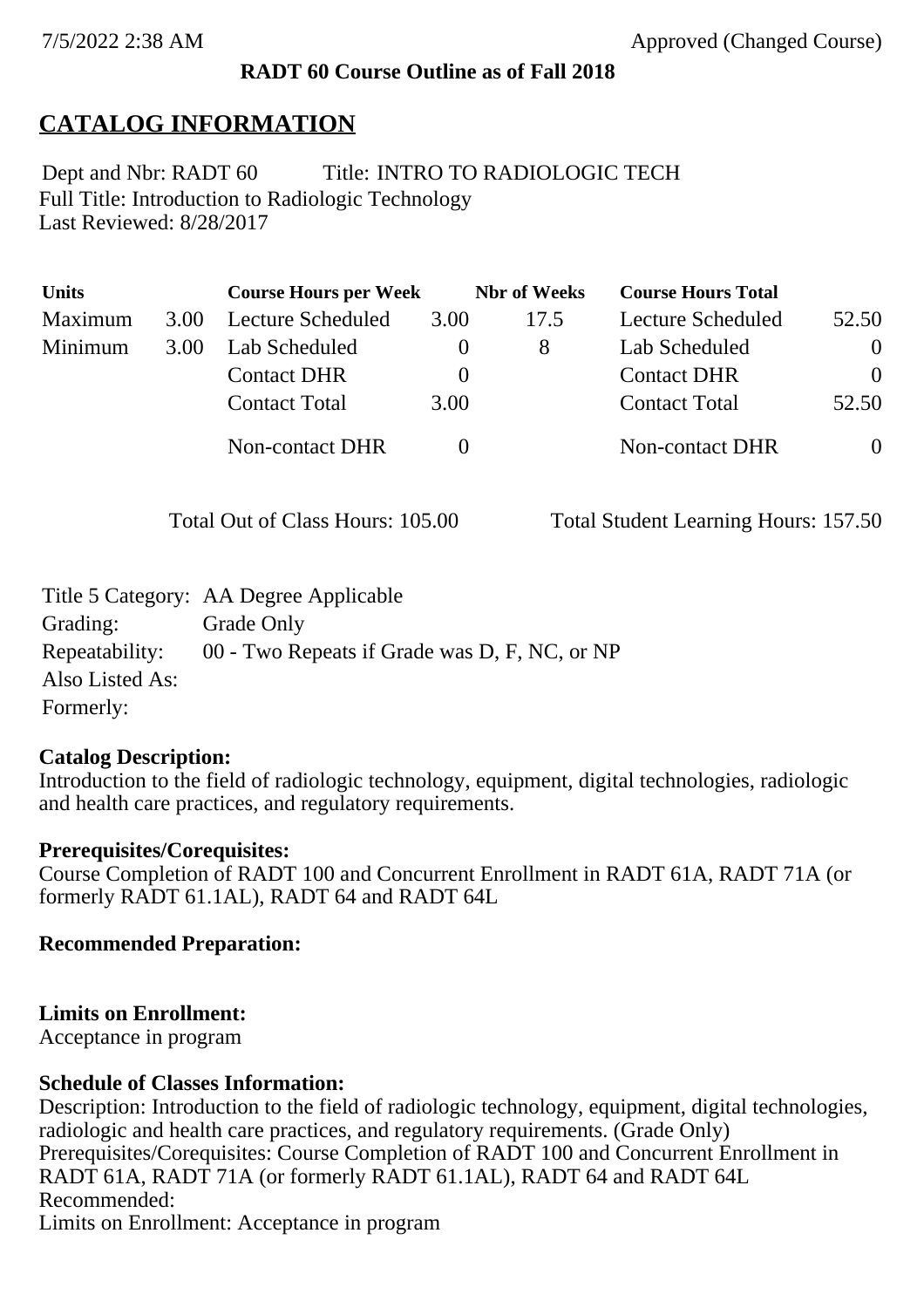# **ARTICULATION, MAJOR, and CERTIFICATION INFORMATION:**

| <b>AS Degree:</b><br><b>CSU GE:</b> | Area<br><b>Transfer Area</b> |            |           | Effective:<br>Effective: | Inactive:<br>Inactive: |
|-------------------------------------|------------------------------|------------|-----------|--------------------------|------------------------|
| <b>IGETC:</b>                       | <b>Transfer Area</b>         |            |           | Effective:               | Inactive:              |
| <b>CSU Transfer: Transferable</b>   |                              | Effective: | Fall 1981 | Inactive:                |                        |
| <b>UC</b> Transfer:                 |                              | Effective: |           | Inactive:                |                        |

## **CID:**

## **Certificate/Major Applicable:**

[Both Certificate and Major Applicable](SR_ClassCheck.aspx?CourseKey=RADT60)

# **COURSE CONTENT**

## **Student Learning Outcomes:**

Upon completion of the course, students will be able to:

- 1. Ability to list the main functions of the x-ray tube on a diagram.
- 2. Apply the principles of radiation protection in radiology environments.
- 3. Summarize the personal traits and characteristics necessary of the radiologic technologist in the

multicultural health care setting.

## **Objectives:**

At completion of this course, the student will be able to:

- 1. Interpret the general use of ionizing radiation for medical purposes.
- 2. List the major equipment and accessories used in a radiology department and image processing.
- 3. List and demonstrate the understanding of operation of the major equipment and components of a digital radiography system.
- 4. Explain and demonstrate the understanding of the process of x-ray production.
- 5. Describe and demonstrate basic rules of practicing conscientious radiation protection.
- 6. Identify and describe the function of the radiographic tube and its components.
- 7. Compare and contrast basic interactions of radiation on matter.
- 8. List the personal traits and characteristics necessary of the radiologic technologist in the multicultural health care setting.
- 9. Define and discuss professionalism and ethics as applied to radiologic technologists when dealing with patients and staff of diverse backgrounds.
- 10. Examine and integrate the values, technological themes, scientific and research methods used in radiology.
- 11. Identify and determine realistic career objectives as related to radiology.
- 12. Conduct research specific to credentialing requirements in radiology.

## **Topics and Scope:**

I. History of Radiology and its Scientists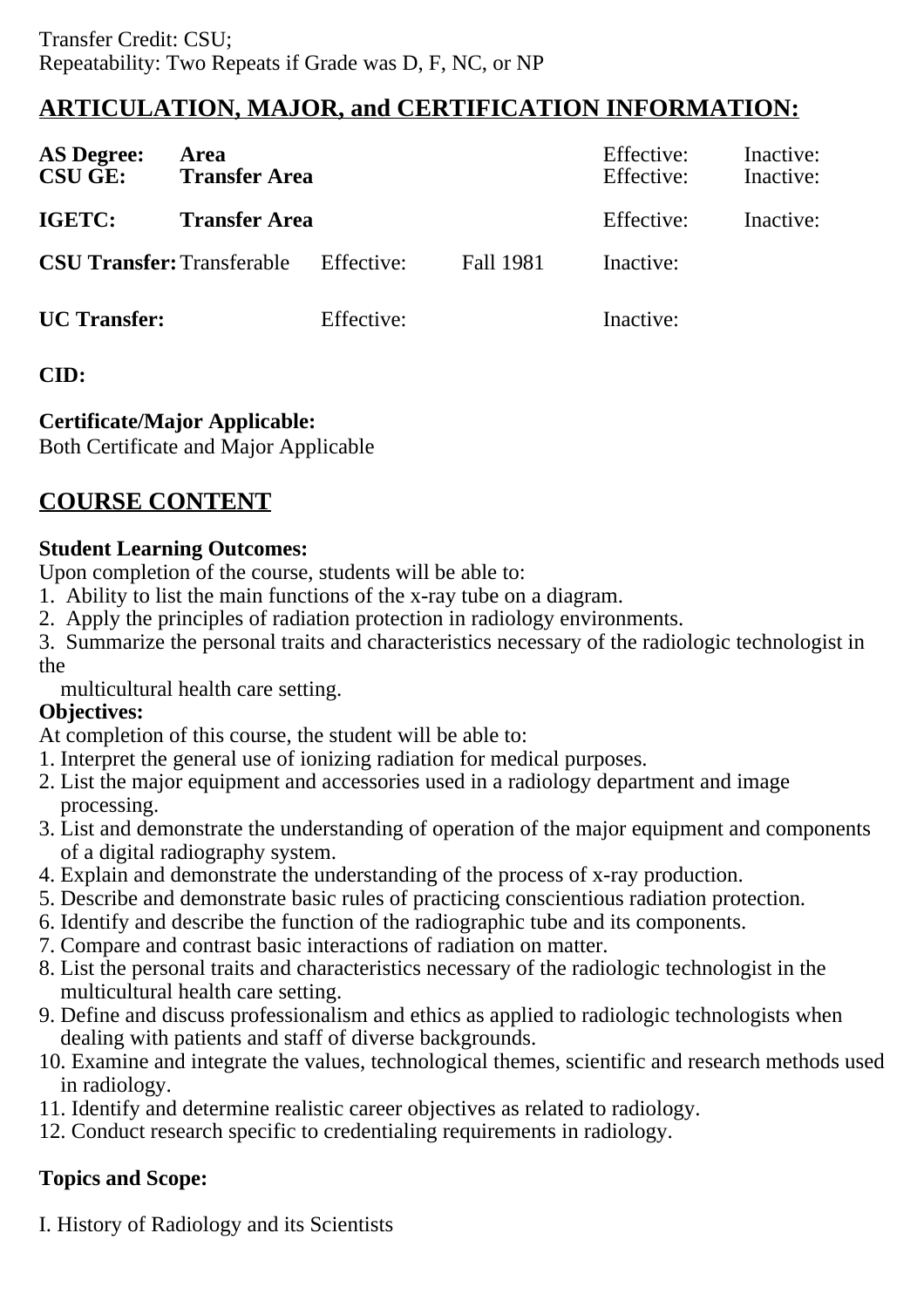- A. Discovery of vacuum tubes and x-ray radiation
- B. Major developments in the field of radiology
- II. Principles of X-ray Production and its Medical Use
	- A. Electricity and generator
	- B. X-Ray tube construction
	- C. X-Ray use in medicine
	- D. Digital radiology

III. Equipment used in Radiology and Image Processing

- A. Description of equipment
- B. Image Formation
- IV. Radiographic Accessories
	- A. Grids
	- B. Collimators
	- C. Filters
- V. Introduction to Radiation Physics
	- A. Atomic structure
	- B. Identify properties necessary for x-ray production
	- C. Interactions with matter
- VI. Image Analysis
	- A. Brightness
	- B. Grayscale
	- C. Spatial Resolution
	- D. Distortion
- VII. Digital Technology
	- A. Direct digital radiography
	- B. Computed radiography
	- C. DICOM (Digital Imaging and Communications in Medicine)
	- D. PACS (Picture Archiving and Communication System)
	- E. Electronic Medical Record (EMR) / Electronic Health Record (EHR)
- VIII. Hospital, Department, National, State, and Professional Organizations.
	- A. Organizational charts
	- B. Relationship of hierarchy and a radiologic technologist
	- C. Professional associations
- IX. Professionalism and Medico-Legal Ethics
	- A. American registry of radiologic technologists code of ethics
	- B. Patient Bills of Rights
	- C. HIPAA (Health Insurance Portability and Accountability Act)
	- D. Medical ethics
- X. National and State Regulatory Agencies
	- A. California Department of Health Care Services. California Code of Regulations Title 17 (Title 17. Public Health Division 1. State Department of Health Services-Radiologic Health Branch. Chapter 5. Sanitation (Environmental) Subchapter 4.5 Radiologic Technology. Sections 30100 - 30500)
	- B. National Council on Radiation Protection (NCRP)
	- C. California Department of Health Care Services. California Code of Regulations Title 22 (Title 22. Social Security Division 5. Licensing and Certification of Health Facilities, Home Health Agencies, Clinics, and Referral Agencies, Chapter 1. General Acute Care Hospitals. Article 3. Basic Services, Sections 70251 - 70259. Radiological Service)
	- D. FDA guidelines (Food and Drug Administration)
- XI. Credentialing
	- A. State certifications
	- B. National certifications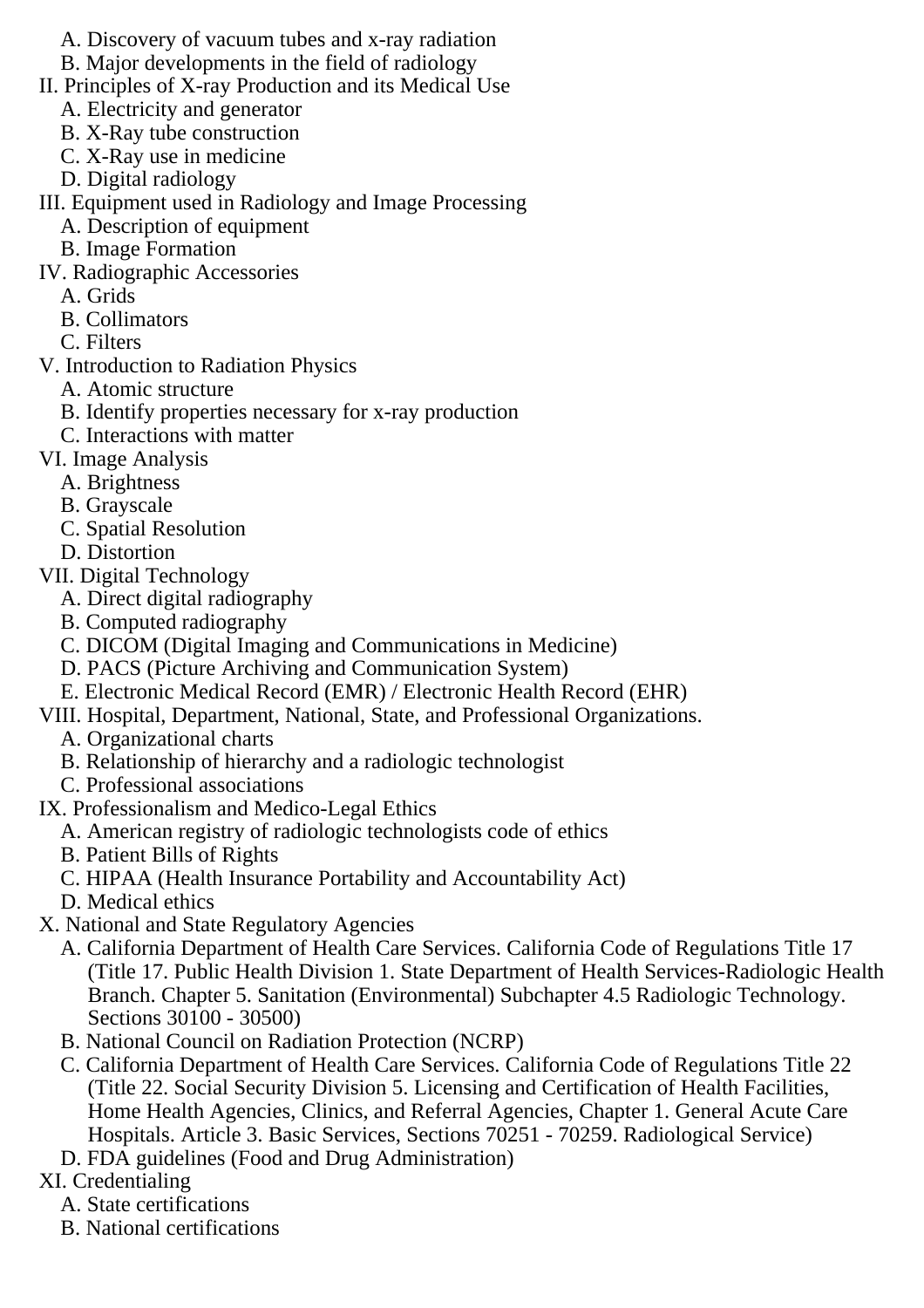XII. Radiation Safety and Protective Measures

- A. Self
- B. Patient
- C. Other personnel
- D. ALARA (As Low As Reasonably Achievable)
- E. Shielding
- F. Precautions for pregnant patients and personnel
- XIII. Patient Diversity in Radiology
	- A. Age
	- B. Race
	- C. Ethnicity
	- D. Gender

### **Assignment:**

- 1. Reading of one chapter per week
- 2. Reading reports of one chapter per week
- 3. Research and present a 15-minute presentation on a major issue related to Radiology or patient/staff relations
- 4. Complete chapters' worksheets (10-12)
- 5. Quizzes (5 8)
- 6. A midterm examination
- 7. A final examination

### **Methods of Evaluation/Basis of Grade:**

**Writing:** Assessment tools that demonstrate writing skills and/or require students to select, organize and explain ideas in writing.

Reading reports, chapter worksheets

**Problem Solving:** Assessment tools, other than exams, that demonstrate competence in computational or noncomputational problem solving skills.

**Skill Demonstrations:** All skill-based and physical demonstrations used for assessment purposes including skill performance exams.

**Exams:** All forms of formal testing, other than skill performance exams.

|                             | Exams |
|-----------------------------|-------|
| Quizzes, midterm, and final | 759   |

**Other:** Includes any assessment tools that do not logically fit into the above categories.

| Writing<br>$10 - 35\%$ |
|------------------------|
|                        |

None Problem solving and the Problem solving problem solving and the Problem solving problem solving  $0 - 0\%$  $0 - 0\%$ 

None Skill Demonstrations<br>  $\begin{array}{c} \text{Skill,} \\ 0 \text{ - } 0\% \end{array}$  $0 - 0\%$